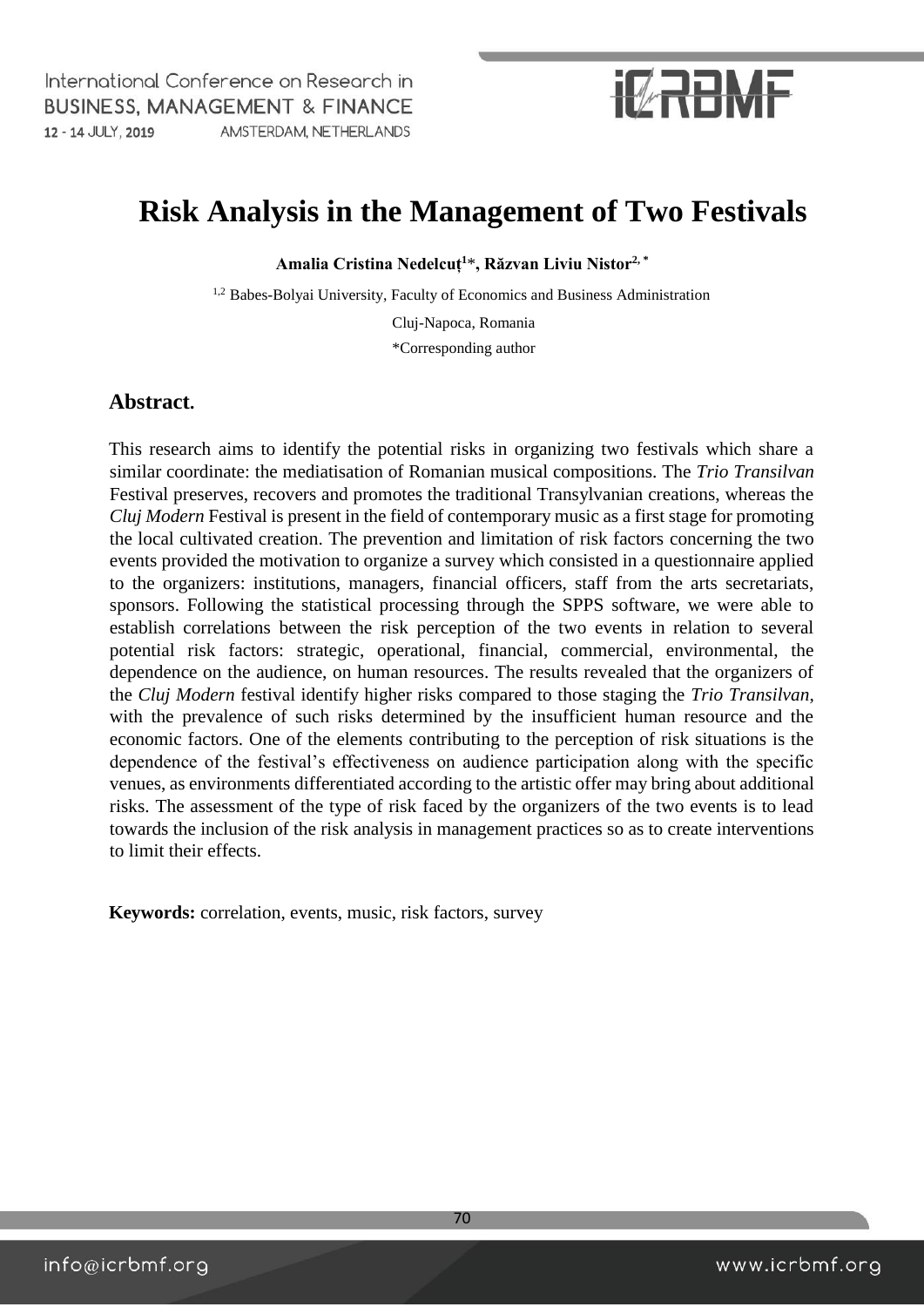# **IZRBMF**

### **1. Introduction**

The research which provides the foundation of cultural management on scientific bases [Moldoveanu, 2000] began during the last decades of the last century, when the organization of large-scale artistic events (such as fairs, festivals, concerts, exhibitions) required a planned and coordinated approach, to facilitate the avoidance of unexpected risks or threats. Thus, the study of artistic management become a stringent concern [Getz et al., 2010], the results of research in the field being implemented in the environment of the cultural institutions due to the need to streamline artistic and cultural activities.

Evaluating and measuring the effectiveness of a festival represents a challenge for specialists, while data collection has also become extremely important (Hiller, 2016). In most cases, statistical surveys are based on qualitative and quantitative analyses and evaluations, which assess the economic impact (the use of coefficients and cost / benefit analysis, respectively), but also the relevance of the social impact (Song et al., 2014). The severity parameters and the consequences of the failure of public events are frequently studied (Frost & Laing, 2015), mainly due to the extent to which they are organized, but also because of the increased frequency of risks that may lead to the failure of public events.

By conducting a survey on some groups involved in organizing the two events, the present paper aims to assess the risk of two festivals organized in the Transylvania area, both of which promote Romanian music through different genres (cultivated music and traditional folklore) in Cluj county. The Cluj Modern festival takes place once every two years, since 1995, being organised by the "Gheorghe Dima" Music Academy in Cluj-Napoca, in collaboration with the "Transilvania" Philharmonic, the Union of Romanian Composers and Musicologists, several European cultural centres active in this city, with the support of the Ministry of Culture, and the local and county institutions, for each edition. The festival is attended especially by professional musicians, both the interpreters and the audience being receptive to the novelties manifested in contemporary cultivated creation (Nedelcut, 2017). The traditional Romanian music festival Trio Transilvan is a special feature of Transylvania, for the uniqueness and authenticity of the repertoire, and ever since 1983 it received the financial and organizational support of the Ministry of Culture, the Cluj Institute of Folklore and Cultural Centre (Nistor & Nedelcut, 2017). These institutions endeavoured to preserve the folklore specific to this type of ensemble, and the UNESCO Certification Committee is currently "analysing" that this unique and representative element of the area be included in the World Heritage of Humanity.

### **2. Methodology**

The risk identification process is considered a first important step in risk management, by delineating potential risk factors to avoid situations that make it difficult to carry out planned activities in the unfolding of an event. To this end, the organizers of the Trio Transilvan and Cluj Modern festivals applied a survey containing 5 sets of questions with different levels of

evaluations, which was answered by the persons in charge from the cultural institutions involved and by the financiers. For the question: "Is your institution confronted with the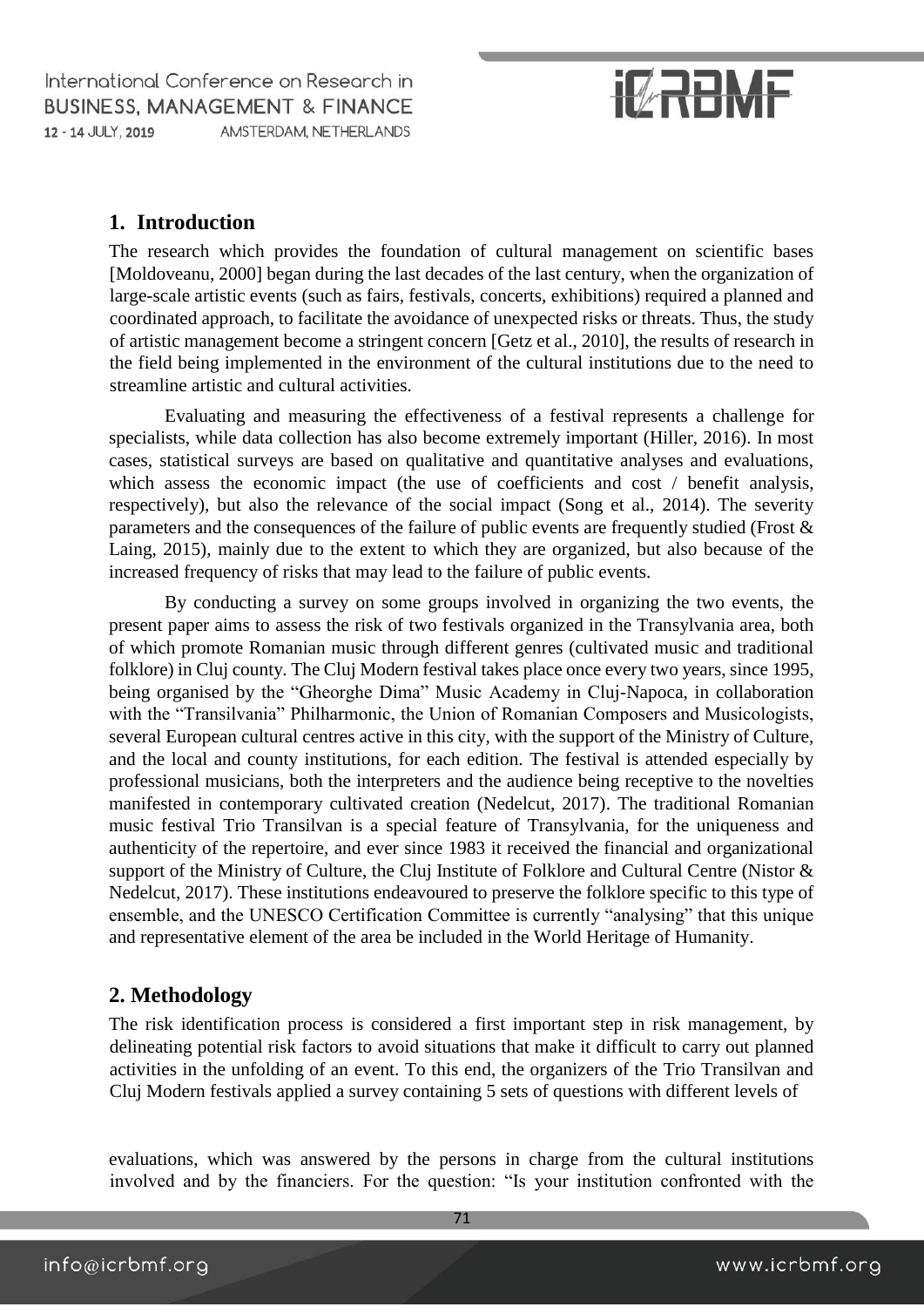

following situations in organizing the Festival?," risk situations were identified on different coordinates; subsequently the results were correlated and risk analyzes were carried out, which will be included in the organizing strategies of future editions. In the case of each festival, the study was conducted on a sample of 30 respondents, therefore the results can be considered statistically significant.The answers given to the questionnaire had 3 variants: 1 / reduced risk, 2 / medium risk , 3 / high risk and the conclusions were presented by graphs for each risk situation:

### **3. Results**

**1. The strategic risk** is considered a "major" risk, which may have consequences for an event through the impact of unpredictable actions that may occur at the time of the event (Ciocoiu, 2008). In the case of the two festivals was tested the hypothesis of the inadequate event planning, according to Table 1 (comparison of the mean in both cases) and the analysis found that the organizers of the Trio Transilvan festival consider that an inadequate programming of the event presents an average risk, but less than considered by the organizers of the Cluj Modern festival.

| Two re- It is not an experiment to the first the first form who |    |         |         |        |                |  |
|-----------------------------------------------------------------|----|---------|---------|--------|----------------|--|
|                                                                 | N  | Minimum | Maximum | Mean   | Std. Deviation |  |
| A1G                                                             | 30 | 1.00    | 3.00    | 2.3667 | .55605         |  |
| A1CM                                                            | 30 | 2.00    | 3.00    | 2.5000 | .50855         |  |
| Valid N (listwise)                                              | 30 |         |         |        |                |  |

*Table 1: Strategic risk comparison for the two festivals* 

*Source: own projection, using SPSS* 

Figure 1 graphically compares the respondents' responses in estimating a strategic risk: *Figure 1: Strategic risk comparison for the two festivals*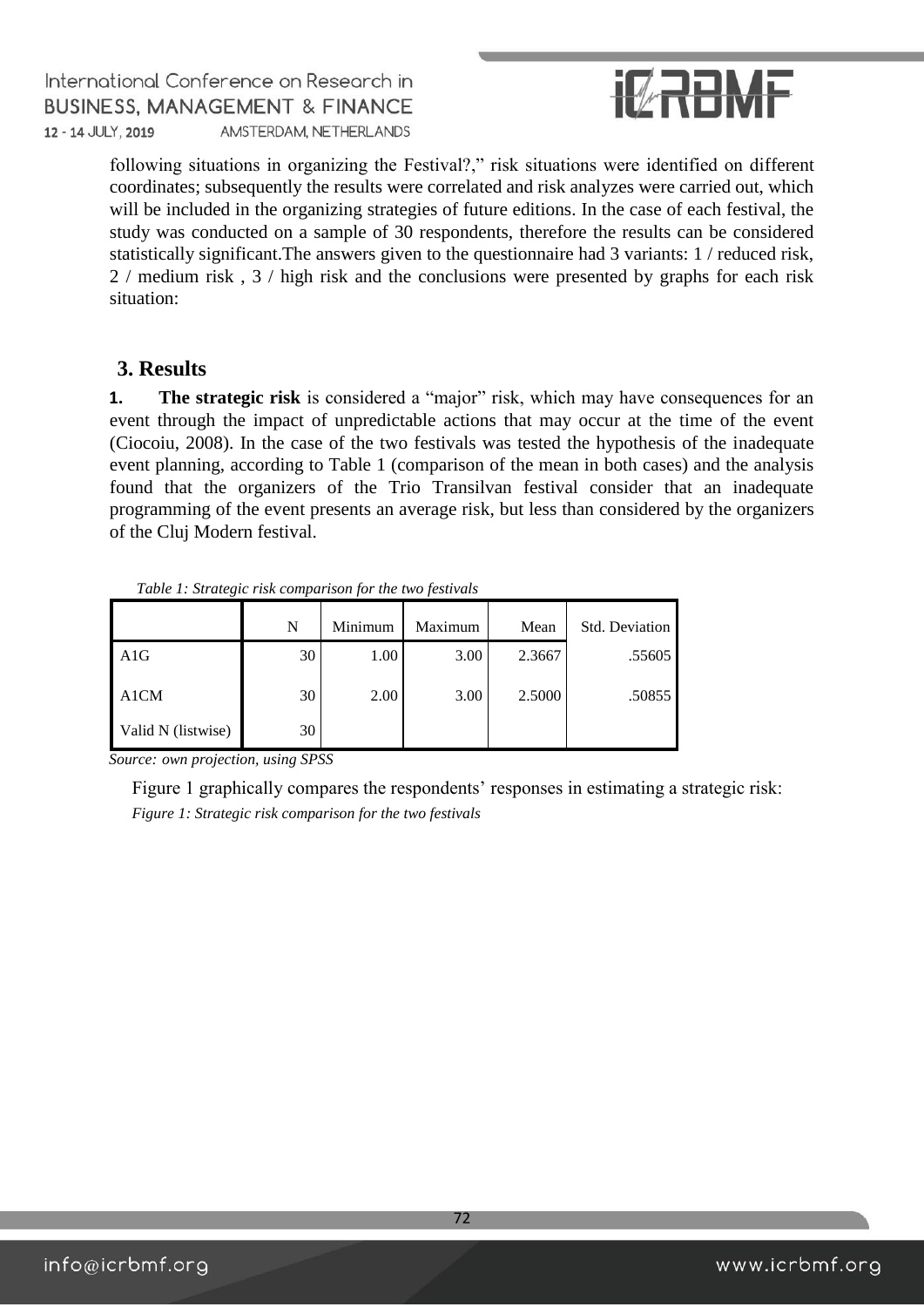



*Source: made by author based on data from questionnaires* 

**2. The risk of customer dependency** is an important perspective in planning a festival, especially for those events where the organization is in a relationship of economic dependence with the audience (Van Winkle, 2014). From the perspective of the organizers of the Trio Transilvan and Cluj Modern festivals, where the organizing entities are directly controlled by the central administration or function in close connection with it, the following results (Table 2) were found: the organizers of the Trio Transilvan festival consider the dependence on clients less relevant than those of Cluj Modern, the location of the festival being an obvious advantage (Edwards, 2012) which the event organizers manage properly, showing a relatively low level of interest for this type of risk:

|                    | N  | Minimum | Maximum | Mean   | <b>Std. Deviation</b> |
|--------------------|----|---------|---------|--------|-----------------------|
| A2G                | 30 | 1.00    | 3.00    | 2.0667 | .58329                |
| A <sub>2</sub> CM  | 30 | 1.00    | 3.00    | 2.3667 | .55605                |
| Valid N (listwise) | 30 |         |         |        |                       |

*Table 2: Comparison of customer dependency risk for the two festivals*

*Source: own projection, using SPSS* 

The comparison of response values is shown in Figure 2.

*Figure 2. Comparison of customer dependency risk for the two festivals*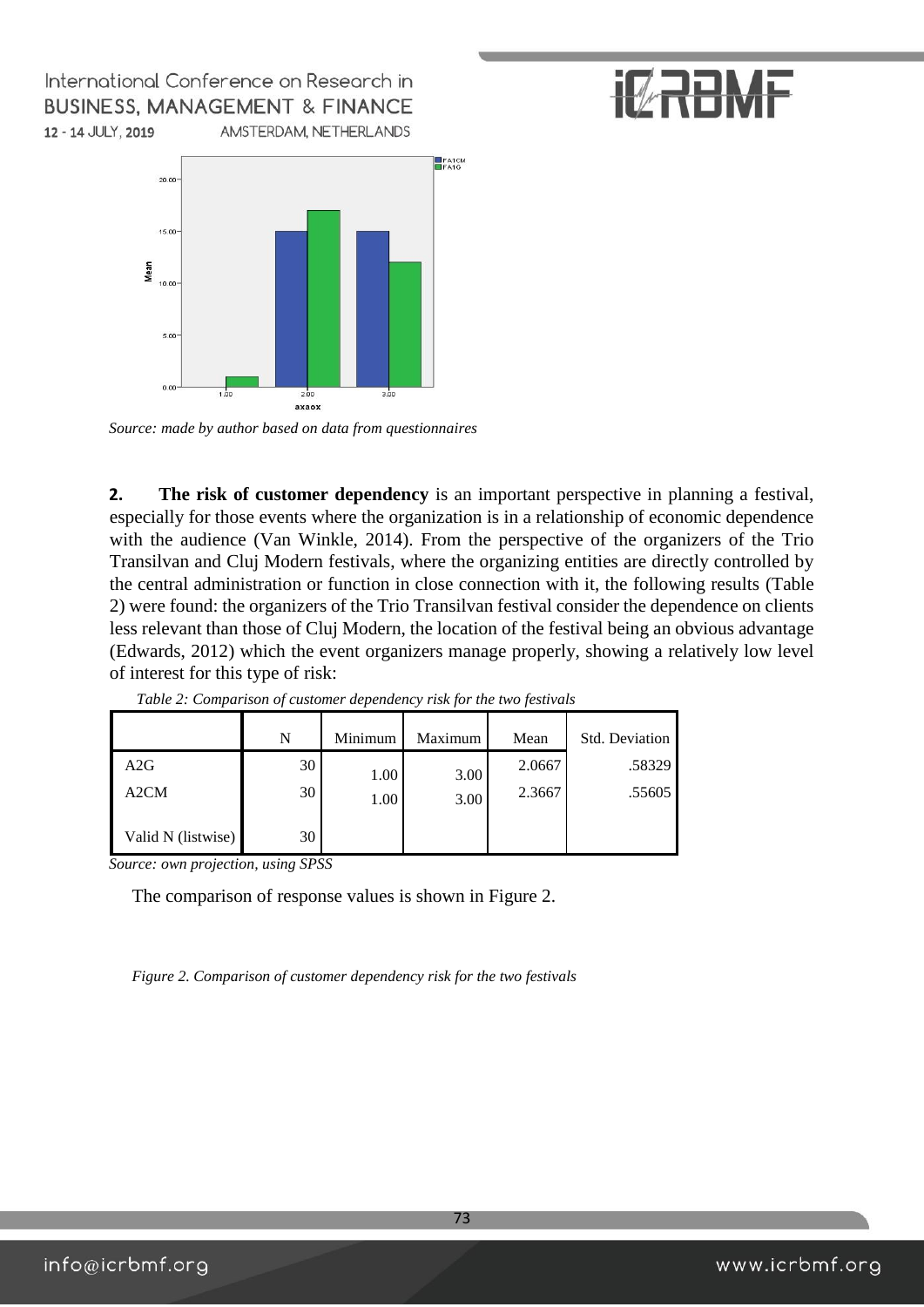



*Source: made by author based on data from questionnaires* 

**3. The operational risk** is generally caused by a lack of technical capacity or logistics that is inconsistent with the activities carried out in a festival (Reid, 2011). It is important to delineate the causes (which may fall within the domain of financial resources or inadequately qualified staff) that determine the operational risk, as well as the estimated impact of this type of risk. According to Table 3, the organizers of the two studied events are differently concerned about the occurrence of the operational risk, as data indicate a lower level of interest for the Transylvanian Trio festival compared to the Cluj Modern, the graph of this situation being illustrated in Figure 3.

*Table 3: Operational risk comparison*

|                    | N  | Minimum | Maximum | Mean   | Std. Deviation |
|--------------------|----|---------|---------|--------|----------------|
| A3G                | 30 | 1.00    | 3.00    | 1.7333 | .78492         |
| A3CM               | 30 | 1.00    | 3.00    | 2.2000 | .76112         |
| Valid N (listwise) | 30 |         |         |        |                |

*Source: own projection, using SPSS* 

*Figure 3. Operational risk comparison for the two festivals*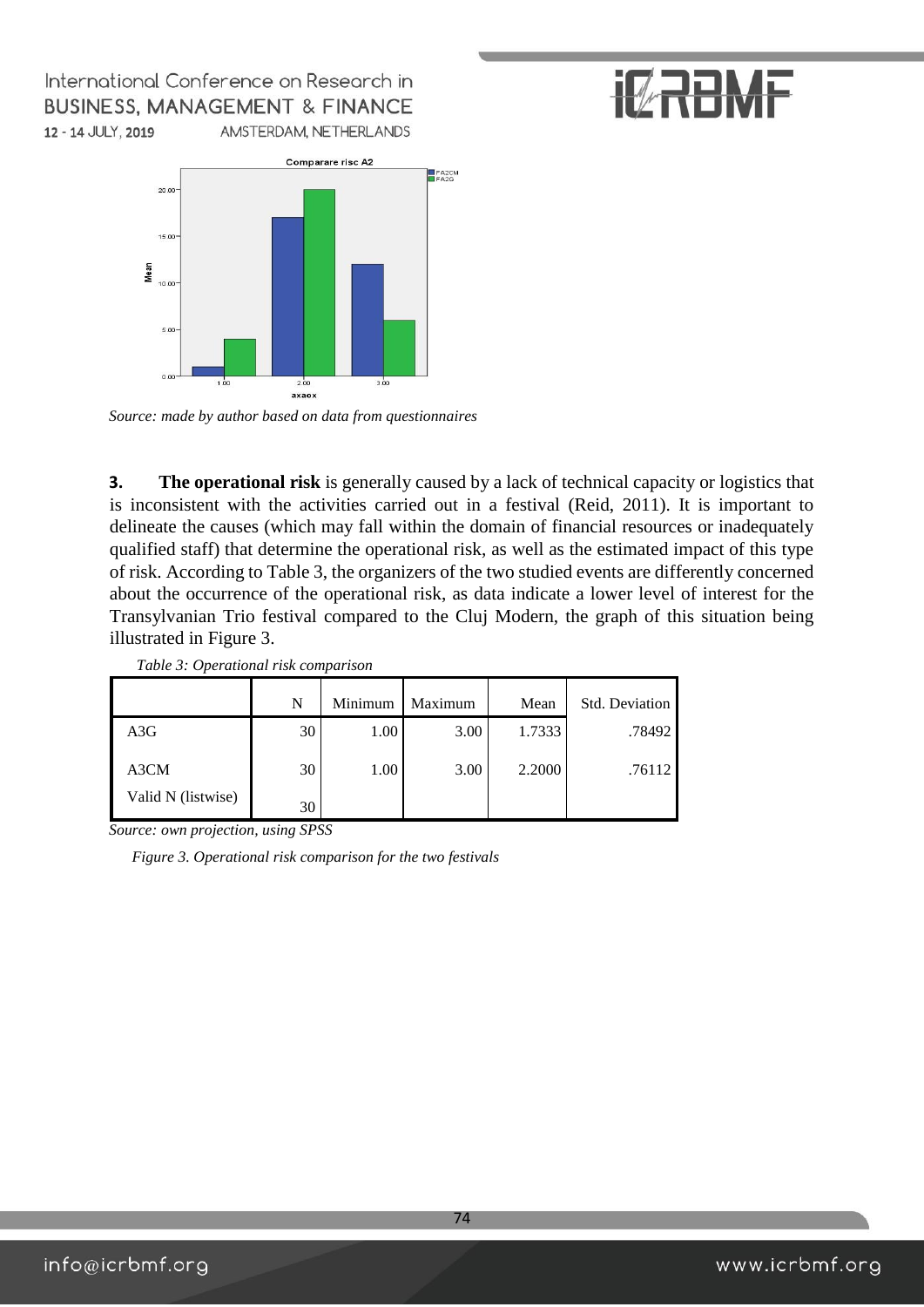# **IZRBMF**



*Source: made by author based on data from questionnaires* 

**4. The human resource risk** – proper management of staff, from organizers to volunteers, is a primary requirement (Wilson et al., 2017), the human resource being considered an essential source of risk situations. Issues may also arise in relation to the professional qualities of the human resource; the assessment of the potential competence of each individual may clearly bring about efficiency in the performance of artistic events. In estimating the possibility of manifesting an organizational risk related to human resources, the range of the activities carried out within the two festivals determined different attitudes in the survey evaluation: comparing the collected data we notice (Table 4) that the organizers involved in Cluj Modern are more concerned with the possible risk regarding human resources than those at Trio Transilvan. We must mention that in the first case, the diversity of activities (first performance concerts, symposia, master classes) determined the organization of events with a large number of volunteers, and in the case of the festival organized in Gherla, a small town in Cluj County, the motivation of the performers to participate at a high level in the instrument trio competition facilitates the repetitive performance of the actions, which have a low level of investment in the sphere of the human resource. Figure 4 illustrates the organizers' view on a potential human resource risk: *Table 4: T Operational risk comparison*

| I<br>I<br>×<br>۰. |  |
|-------------------|--|

|                    | N  | Minimum | Maximum | Mean   | Std. Deviation |
|--------------------|----|---------|---------|--------|----------------|
| A4G                | 30 | 1.00    | 3.00    | 1.7333 | .69149         |
| A4CM               | 30 | 1.00    | 3.00    | 2.1000 | .84486         |
| Valid N (listwise) | 30 |         |         |        |                |

*Source: own projection, using SPSS* 

*Figure 4. Operational risk comparison for the two festivals*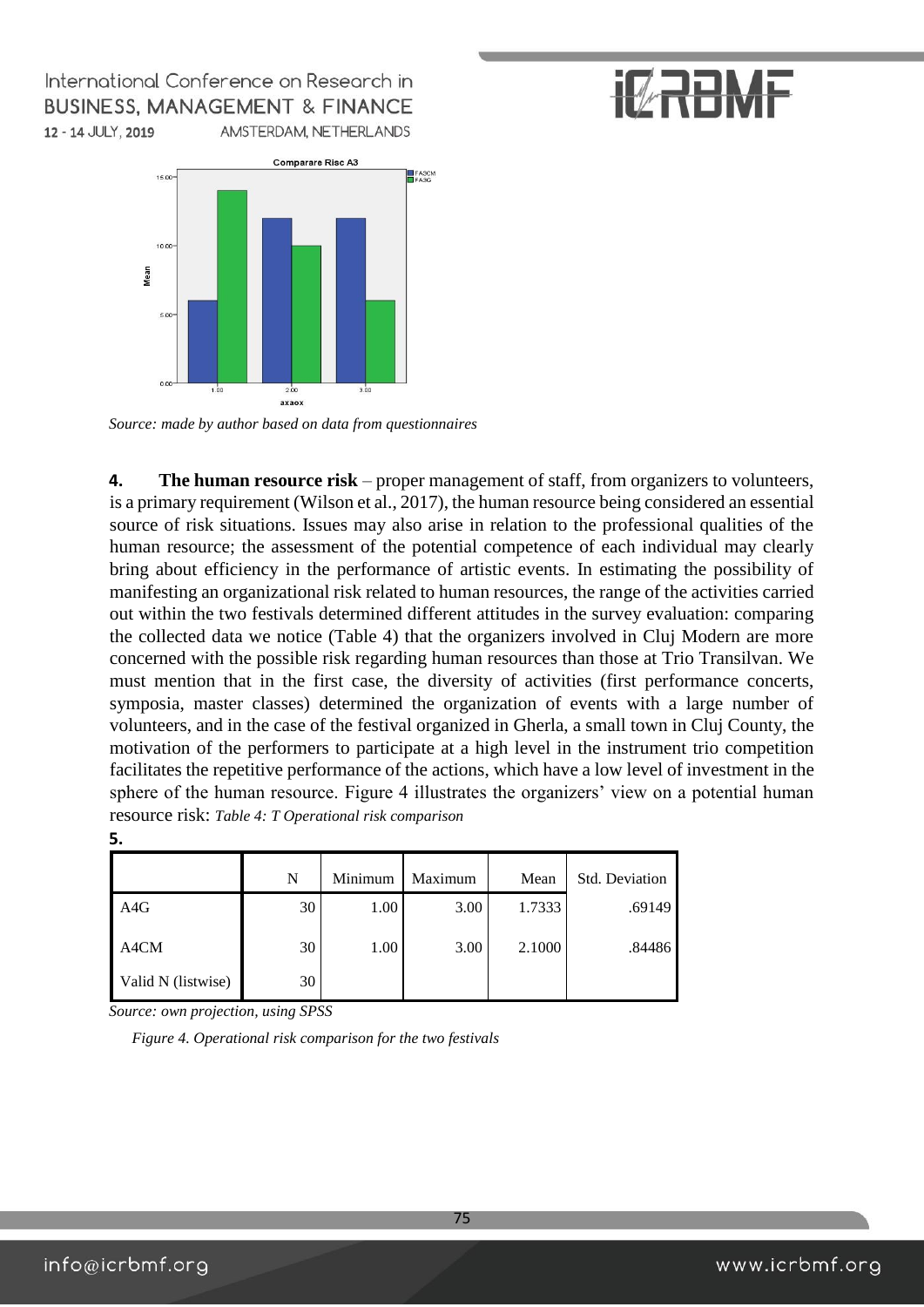# **IZRBMF**



*Source: made by author based on data from questionnaires* 

**6. The financial risk** is often encountered in the organization of an artistic festival, most often manifested by overcoming organizational costs. In such cases, there is an economic risk that may affect the achievement of the estimated objective and which usually results in a change in the volume of activities. Changes in the artistic process, but especially in the quality of the event, may then occur. Due to the fact that changes can be made to the cost component, the risk may lead to a decrease in the achievement of the planned results. Table

5 and Figure 5, respectively, contain information indicating that the organizers of the contemporary music festival are more concerned about the possible risk of overstating the costs, as a result of the internationalization of the event, and of the involvement of foreign artists in the interpretation of Romanian music.

|                    | N  | Minimum | Maximum | Mean   | <b>Std. Deviation</b> |
|--------------------|----|---------|---------|--------|-----------------------|
| A5G                | 30 | 1.00    | 3.00    | 1.6667 | .66089                |
| A5CM               | 30 | 1.00    | 3.00    | 2.3000 | .65126                |
| Valid N (listwise) | 30 |         |         |        |                       |

*Table 5: Financial risk comparison*

*Source: own projection, using SPSS* 

*Figure 5. Financial risk comparison for the two festivals*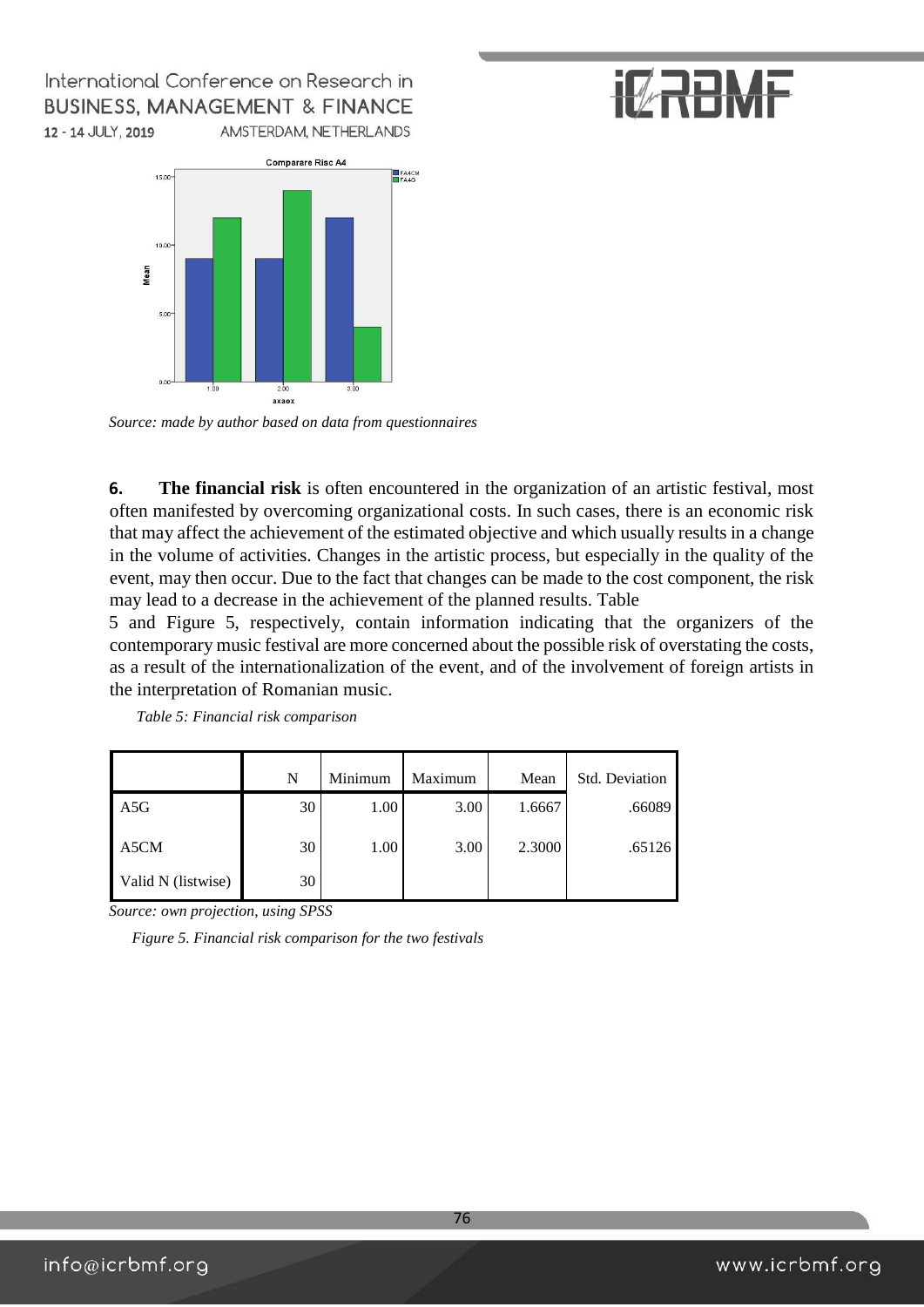# **IZRBMF**



*Source: made by author based on data from questionnaires* 

**6. The compliance risk** consists of ignorance and non-observance of laws and regulations, which could endanger the reputation of artists or compromise the funding of the event or even the event itself. As can be seen in Table 6 and Figure 6, the organizers of both festivals consider this kind of risk as "minimal," as institutions that carry out cultural activities act in accordance with the law of copyright.

*Table 6: Compliance risk comparison*

|                    | N  | Minimum | Maximum | Mean   | Std. Deviation |
|--------------------|----|---------|---------|--------|----------------|
| A6G                | 30 | 1.00    | 3.00    | 1.5333 | .62881         |
| A6CM               | 30 | 1.00    | 3.00    | 1.9000 | .71197         |
| Valid N (listwise) | 30 |         |         |        |                |

*Source: own projection, using SPSS* 

*Figure 6. Compliance risk comparison for the two festivals*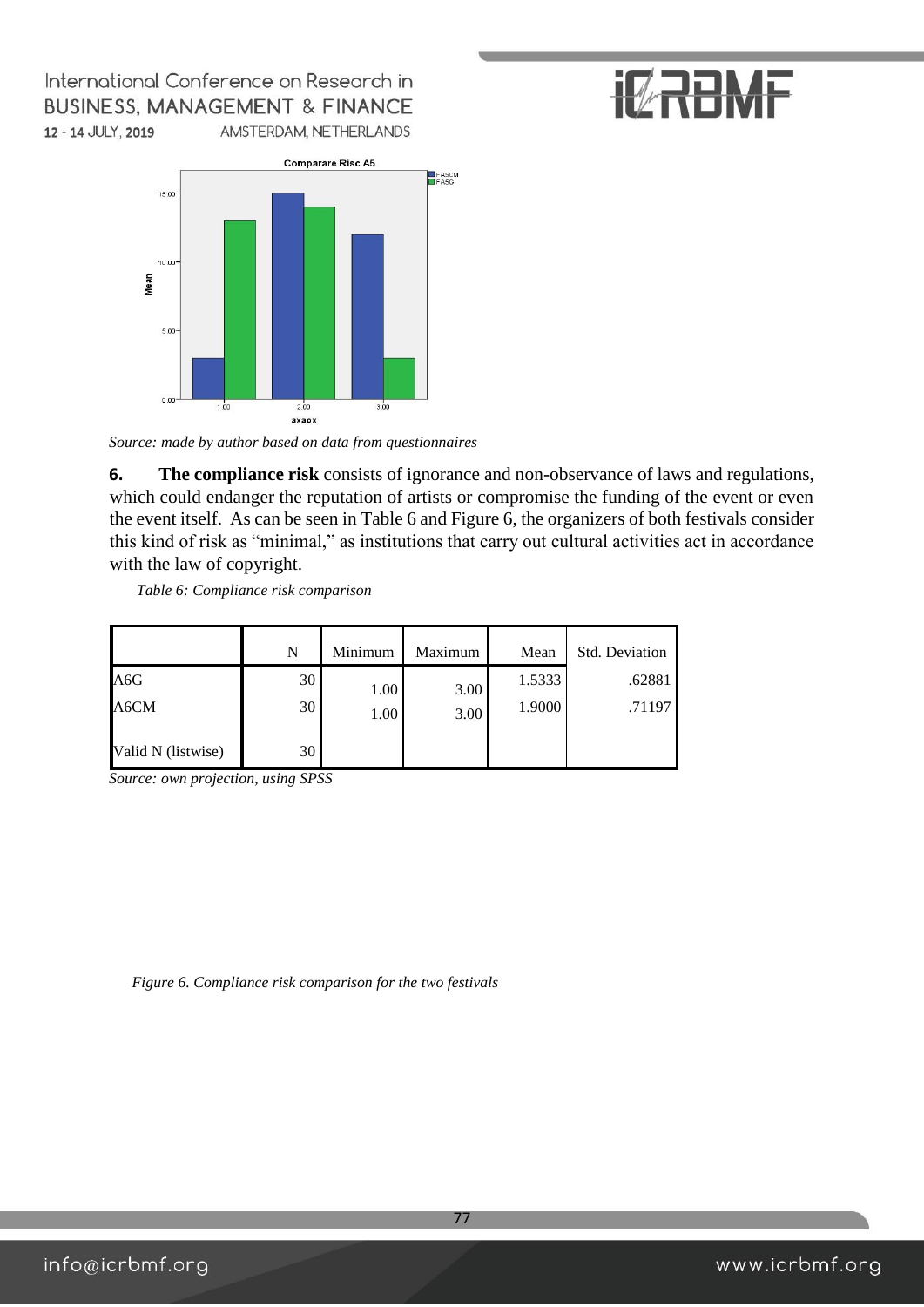



*Source: made by author based on data from questionnaires* 

**7. The commercial risk** has been equated in festivals with an inadequate impact on the audience, the consequences of this risk being significant, as it may cause payment delays, blocked money, or sometimes substantial losses. In this situation, the organisers must prevent the consequences of insufficient management. The study conducted on the two festivals indicated that there was little concern for optimizing the relationship between the financial structures and those responsible for promoting and selling events, as the festival organizers considered this type of risk as below average. (Table 7, Figure 7):

|                    | N  | Minimum | Maximum | Mean   | Std. Deviation |
|--------------------|----|---------|---------|--------|----------------|
| A7G                | 30 | 1.00    | 3.00    | 1.6000 | .67466         |
| A7CM               | 30 | 1.00    | 3.00    | 1.9667 | .71840         |
| Valid N (listwise) | 30 |         |         |        |                |

*Table 7: Commercial risk comparison*

*Source: own projection, using SPSS* 

*Figure 7. Commercial risk comparison for the two festivals* 



*Source: made by author based on data from questionnaires*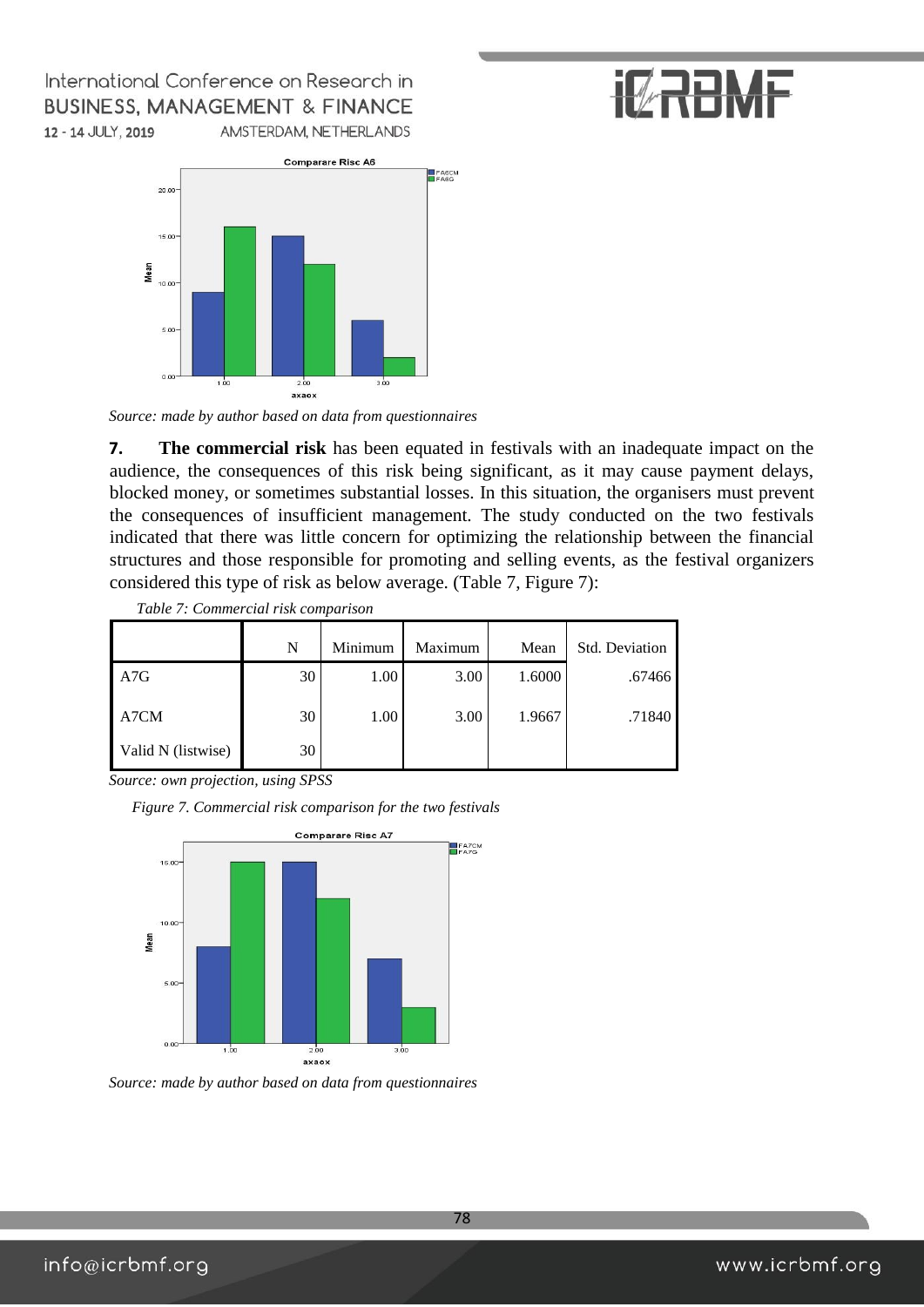

**8. The environmental risk** is the situation which, in case it occurs, generates an unfavourable effect on the unfolding of the event. This type of risk may have internal causes (determined by human activity / inactivity) or external, manifested independently of the human will.

Although there are environmental indicators recorded at national, regional level, for both festivals this type of risk is considered to be low (Table 8, Figure 8):

|                    | N        | Minimum      | Maximum      | Mean             | Std. Deviation   |
|--------------------|----------|--------------|--------------|------------------|------------------|
| A8G<br>A8CM        | 30<br>30 | 1.00<br>1.00 | 3.00<br>3.00 | 1.3000<br>1.5000 | .59596<br>.62972 |
| Valid N (listwise) | 30       |              |              |                  |                  |

*Table 8: Environmental risk comparison*

*Source: own projection, using SPSS*

*Figure 8 Environmental risk comparison for the two festivals* 



*Source: made by author based on data from questionnaires*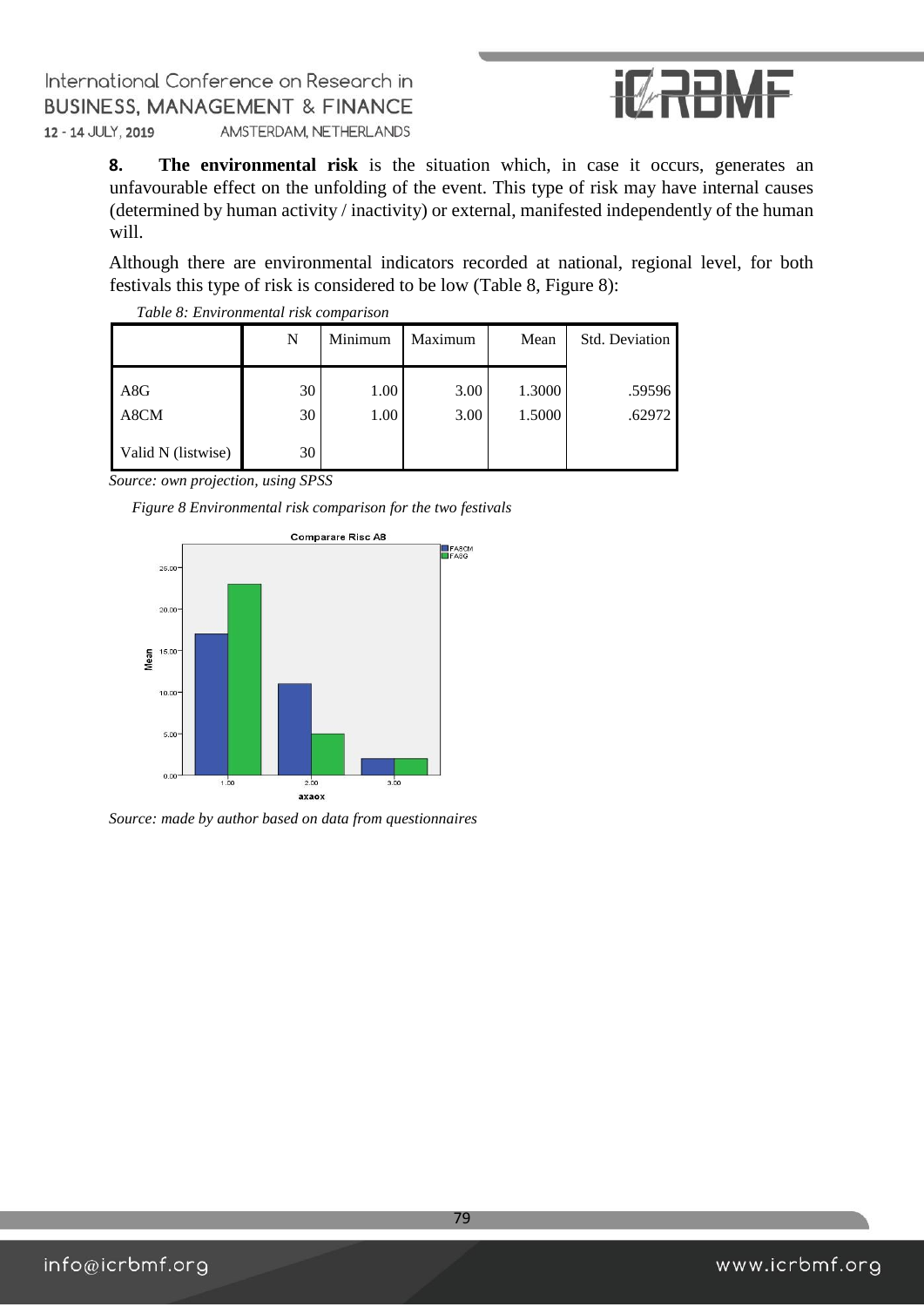

**9. For the risk of substitute products / services**, there was a low risk for both festivals, which are organized and promoted on the idea of their authenticity, uniqueness in the Romanian artistic field. The Trio Transilvan festival is considered to recover an endangered traditional folk music vein, in the form of the instrumental trio ensemble, whereas the Cluj Modern festival promotes a local, contemporary and professional repertoire. Since each festival has unique features, it is difficult to produce events on the same theme that meet the same consumption need (as an alternative or that can replace this type of manifestation).

|                    | N  | Minimum | Maximum | Mean   | Std. Deviation |
|--------------------|----|---------|---------|--------|----------------|
| A9G                | 30 | 1.00    | 3.00    | 1.2667 | .52083         |
| A9CM               | 30 | 1.00    | 3.00    | 1.3667 | .71840         |
| Valid N (listwise) | 30 |         |         |        |                |

*Table 9: Comparison of the risk of substitute products / services*

*Source: own projection, using SPSS* 

|  |  | Figure 9. Comparison of the risk of substitute products / services for the two festivals |  |
|--|--|------------------------------------------------------------------------------------------|--|
|  |  |                                                                                          |  |



*Source: made by author based on data from questionnaires*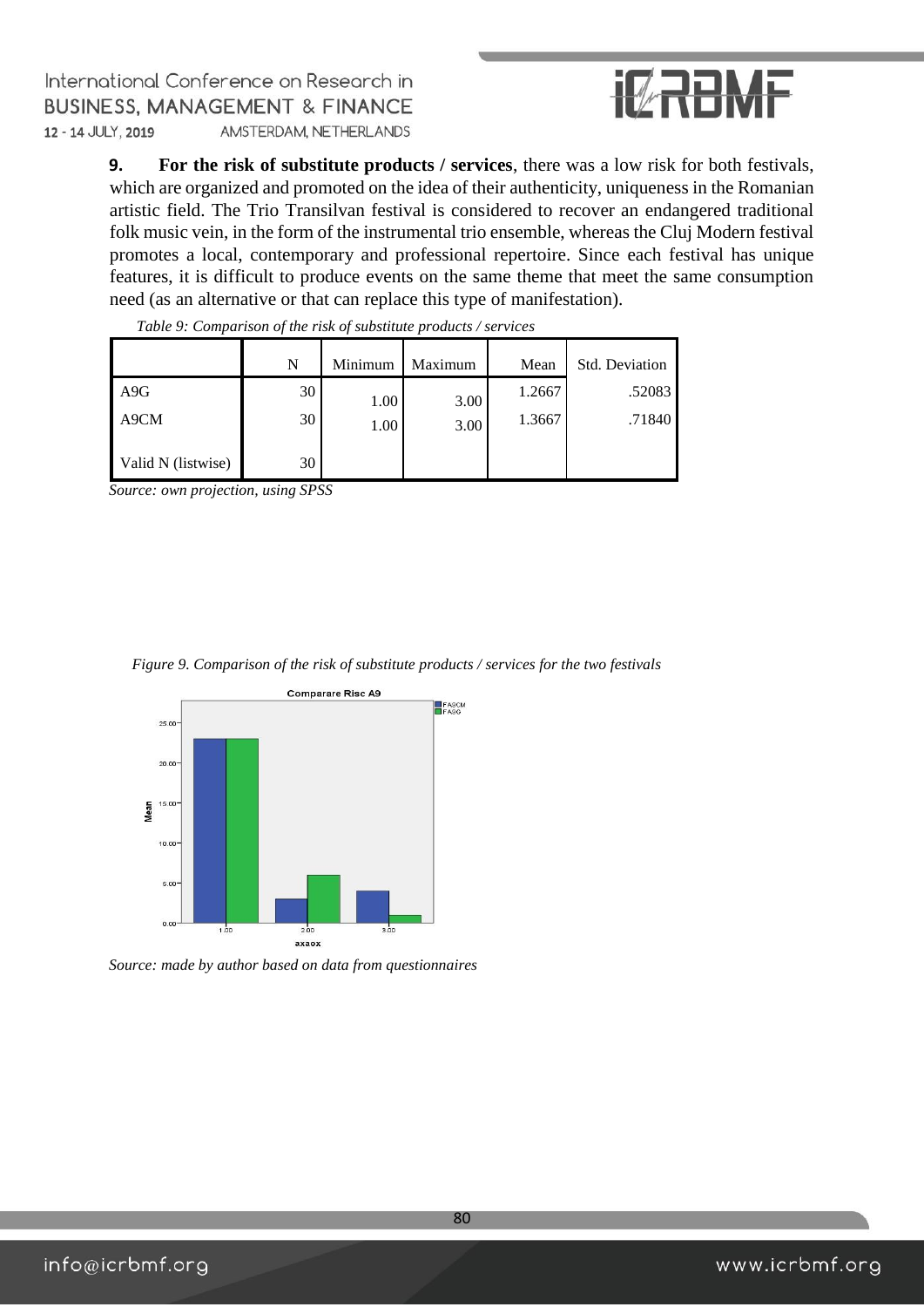

### **3. Conclusions**

In order to evaluate which of the two festivals is subject (for various reasons) to an increased risk, the mean value of the answers to the 9 questions corresponding to this set of data was calculated. The result is presented in Tables 10 and 11:

*Table 10: Descriptive Statistics*

|                    | N | Minimum | Maximum | Mean   | Std. Deviation |
|--------------------|---|---------|---------|--------|----------------|
| <b>MEDAG</b>       |   | 1.27    | 2.37    | 1.6963 | .34779         |
| Valid N (listwise) |   |         |         |        |                |

*Source: own projection, using SPSS Table 11: Descriptive Statistics*

| Tuble 11. Descriptive Suitslics |   |         |         |        |                |
|---------------------------------|---|---------|---------|--------|----------------|
|                                 | N | Minimum | Maximum | Mean   | Std. Deviation |
| <b>MEDACM</b>                   | 9 | 1.37    | 2.50    | 2.0222 | .38441         |
| Valid N (listwise)              |   |         |         |        |                |

*Source: own projection, using SPSS* 

Conclusively, in the case of the Trio Transilvan festival, the mean of the answers regarding the risk is 1.6963, and in the case of Cluj Modern it is higher, of 2.0222. Moreover, for each risk situation, it was noticed that the organizers of Modern Cluj identify an increased level of risk compared to those of Trio Transilvan. The explanation for this result may be related to:

- the breadth of the festival;
- the location of the festival, the city of Cluj, where the Cluj Modern festival takes place, is characterized by an intense cultural life, whereas Gherla is a town with few artistic resources and events of this kind;
- the duration of the event and the human resource involved in organizing the Cluj Modern festival is more extensive;
- the number of attendees is difficult to estimate for the festival mentioned above.

For future editions, it is required to include risk treatment issues in the management practices and to take risk-prevention decisions throughout the entire lifecycle of the projected activities in festivals.

**References**